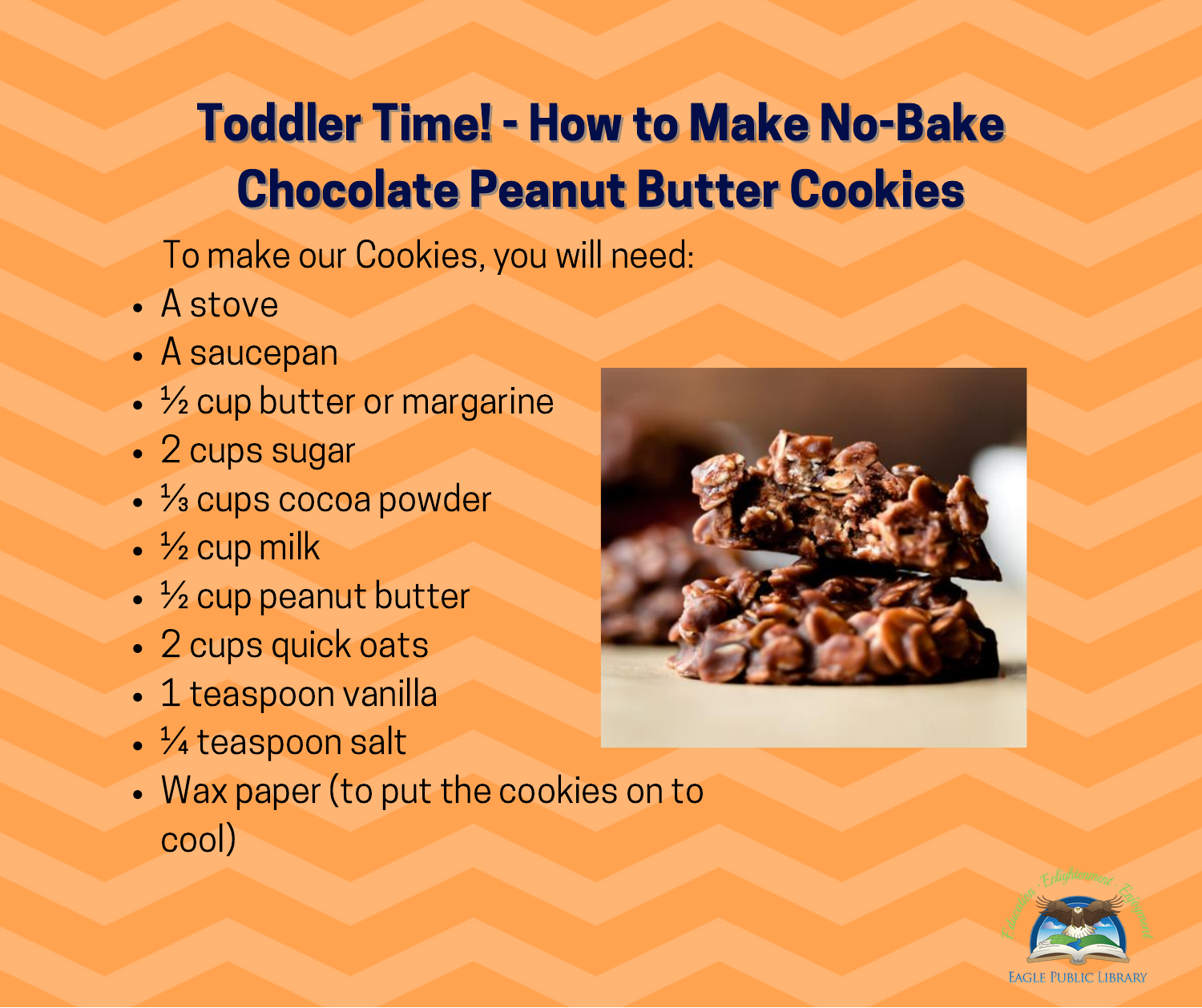## If you have allergies or dietary restrictions, certain ingredients may be substituted.

- Coconut Oil may be substituted for Butter.
- Sunflower Seed Butter or Biscoff spread may be substituted for peanut butter.
- Milk may be dairy or non-dairy.
- Oats may be quick oats or whole rolled oats. Do not use steel-cut oats.



Optional add-ins: Nuts, Raisins, Coconut



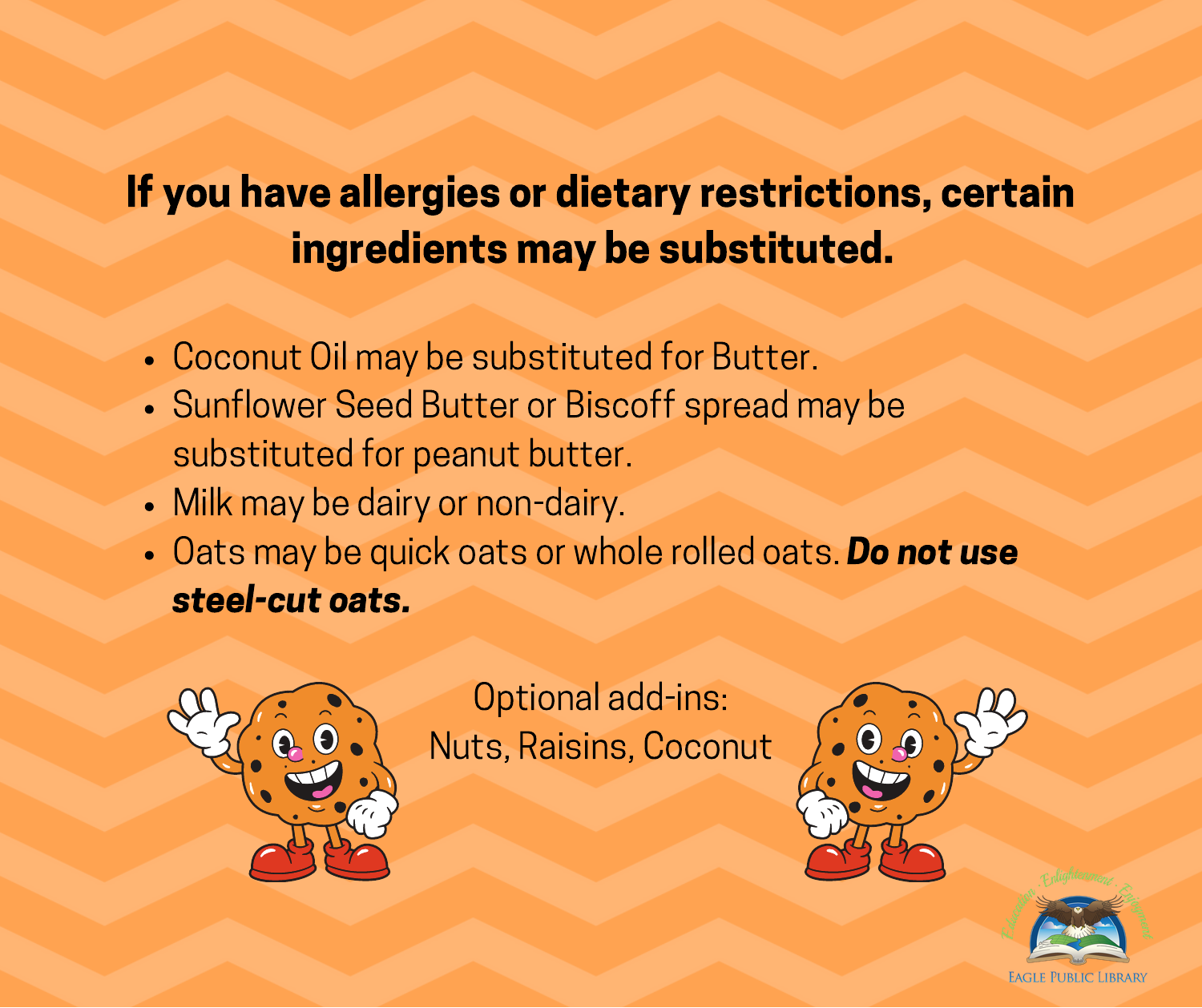

## Instructions (Part 1):

- Combine the butter, sugar, milk, and cocoa powder together in a medium saucepan (about 3 quart) over medium heat. Whisk until the butter melts, then bring to a simmer.
- Allow to simmer for 1 minute without whisking.
- Remove from heat, then immediately stir in the peanut butter and vanilla extract until completely combined.